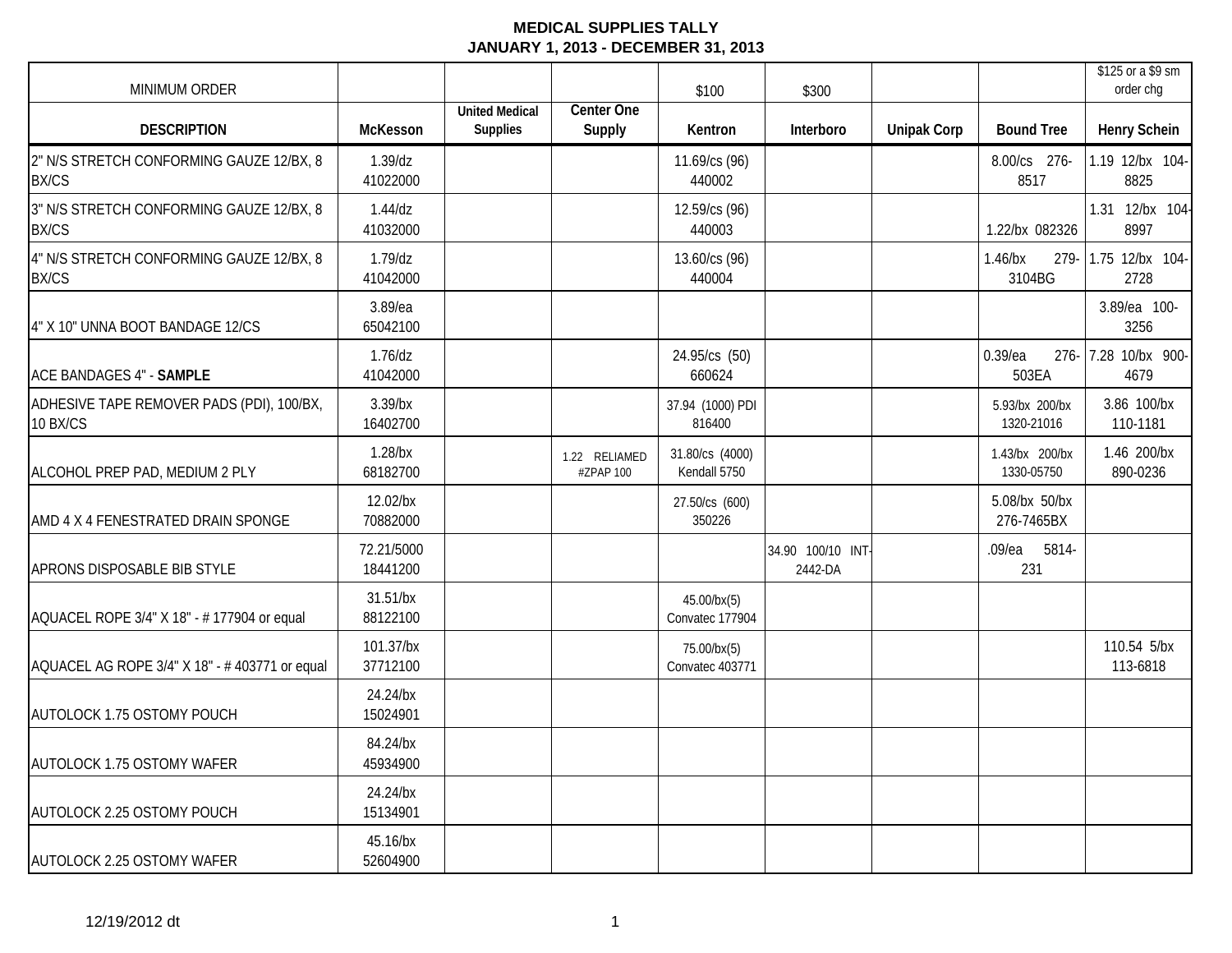| <b>DESCRIPTION</b>                                            | <b>McKesson</b>        | <b>United Medical</b><br><b>Supplies</b> | Center One<br>Supply      | Kentron                            | Interboro | <b>Unipak Corp</b> | <b>Bound Tree</b>                                  | <b>Henry Schein</b>           |
|---------------------------------------------------------------|------------------------|------------------------------------------|---------------------------|------------------------------------|-----------|--------------------|----------------------------------------------------|-------------------------------|
| <b>FABRIC BANDAIDS 3/4" X 3"</b>                              | $2.38$ /bx<br>48132000 |                                          | 7.00 50/bx<br>PV23D 2"x3" | 31.00/cs (24000)<br>880175         |           |                    | 1.65/bx 100/bx<br>279-3611BX                       | 1.42 100/bx<br>900-4500       |
| BETADINE SOLUTION 4 OZ                                        | 2.29/ea<br>27192300    |                                          |                           |                                    |           |                    |                                                    | 61.85 36/cs<br>690-6217       |
| CHUX 17" X 24"                                                | 19.15/cs<br>73423100   |                                          |                           |                                    |           |                    | 24.40/cs 300/cs<br>276-11724                       | 14.11 300/cs<br>112.5633      |
| CASTILE SOAP TOWELETTES 5" X 9"                               | 2.51/bx<br>41901800    |                                          |                           |                                    |           |                    | 96.90/cs 180/can 12<br>can/cs 794-CAN-<br>18012CEA | 2.57 100/bx 777-<br>5640      |
| COBAN, SELF-ADHERENT BANDAGE, 3" X 5YDS,<br><b>TAN, 24/CS</b> | $.96$ /pk<br>16332000  |                                          |                           | 24.95/cs (24)<br>690923 latex free |           |                    | $2.14$ /roll<br>F925608                            | $2.55$ /ea<br>$777-$<br>5640  |
| COBAN, SELF-ADHERENT BANDAGE, 4" X 5YDS,<br><b>TAN, 24/CS</b> | $1.06$ /pk<br>16342000 |                                          |                           | 22.95/cs (18)<br>690924 latex free |           |                    | 2.67/roll<br>F925609                               | 2.81/ea<br>$777-$<br>5476     |
| COHESIVE SEALS - EAKIN # 839002 or equal                      | 91.26/bx<br>83924900   |                                          |                           |                                    |           |                    |                                                    | 99.51 20/bx<br>101-6126       |
| COMBINE PADS 5 X 9, STERILE 20/BX, 20 BX/CS                   | 2.01/bx<br>42502000    |                                          |                           | 41.95/cs (400)<br>777590           |           |                    | 1.89/pk 20/pk<br>083501P                           | 2.48 20/bx 119-<br>0404       |
| <b>CONDOM CATHETER</b>                                        | $0.88$ /ea<br>33021900 |                                          |                           |                                    |           |                    |                                                    |                               |
| DIGITAL ORAL THERMOMETER                                      | 3.18/ea<br>14132501    |                                          |                           | 2.89/ea DT3333                     |           |                    | 4.30/ea<br>415                                     | 2.97/ea<br>900-<br>4856       |
| DIGITAL ORAL THERMOMETER SHEATHS, 100/BX<br><b>50 BX/CS</b>   | $1.66$ /bx<br>18502500 |                                          |                           | 1.99/bx (100)<br>Mabish            |           |                    | $2.38$ /bx<br>H16431                               | 2.67 100/bx<br>100-9361       |
| 36" DISPOSABLE INFANT TAPE MEASURE<br>1000/BX                 | $2.46$ /pk<br>34411200 |                                          |                           |                                    |           |                    |                                                    | 53.62 1000/bx<br>108-4321     |
| DISPOSABLE BLOOD PRESSURE CUFF &<br>SPHYGMOMANOMETER KIT      |                        |                                          |                           | 12.99/ea 77730                     |           |                    | 10.83/ea<br>170775                                 | 72.86/ea<br>109-<br>3039      |
| DISPOSABLE STETHESCOPES                                       | $2.02$ /ea<br>66402500 |                                          |                           | 1.59/ea                            |           |                    | 17.25/bx 10/bx<br>5400-665                         | $1.59$ /ea<br>$114 -$<br>2714 |
| DUO DERM CGF 4 X 4 HYDROCOLLOID<br><b>DRESSINGS 5/BX</b>      | 11.51/bx<br>85142100   |                                          |                           | 19.50/bx (5)<br>Convatec 187660    |           |                    |                                                    | 37.56 5/bx 196-<br>4491       |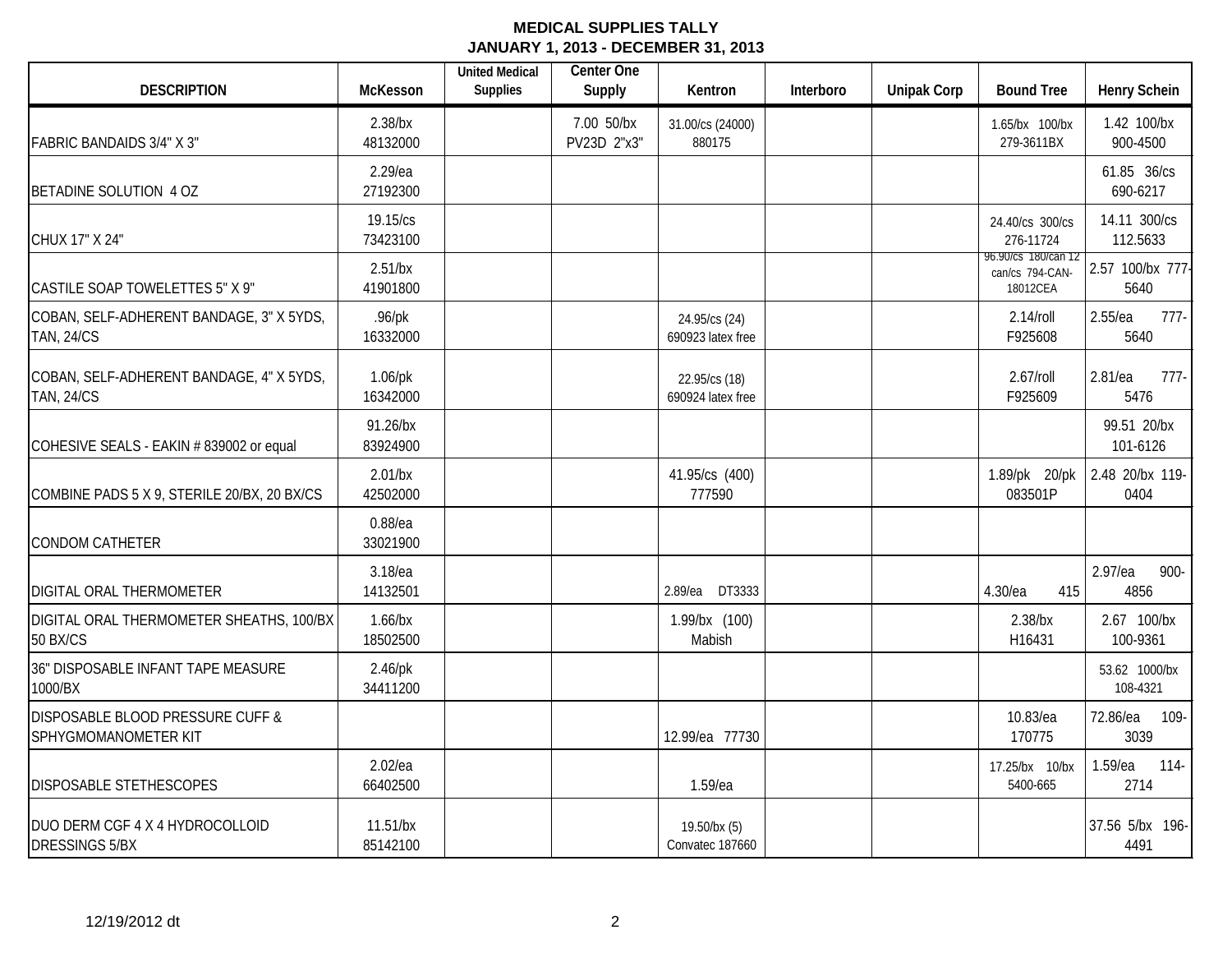| <b>DESCRIPTION</b>                                          | McKesson               | <b>United Medical</b><br><b>Supplies</b> | <b>Center One</b><br>Supply | Kentron                          | Interboro | <b>Unipak Corp</b> | <b>Bound Tree</b>              | <b>Henry Schein</b>         |
|-------------------------------------------------------------|------------------------|------------------------------------------|-----------------------------|----------------------------------|-----------|--------------------|--------------------------------|-----------------------------|
| DUO DERM X-THIN 4 X 4 HYDROCOLLOID<br>DRESSINGS 10/BX       | 14.21/bx<br>85342100   |                                          |                             | 29.19/bx (10)<br>Convatec 187955 |           |                    |                                |                             |
| <b>EAR LOOP FACE MASK</b>                                   | $5.06$ /bx<br>12011100 |                                          | 5.18 50/bx<br>Dynarex 2201  |                                  |           |                    | .05/ea<br>1530EA               | 276-4.64 50/bx 104-<br>3809 |
| ALL SILICONE 14FR 5CC FOLEY CATHETER 10/BX                  | $3.45$ /ea<br>80651914 |                                          |                             | 24.50/bx (10)<br>541114          |           |                    | 30.82/bx<br>$76-$<br>180705140 |                             |
| ALL SILICONE 14FR 30CC FOLEY CATHETER<br>10/BX              |                        |                                          |                             | $6.50$ /bx $(10)$<br>501114      |           |                    | 12.70/cs 12/cs<br>441774       |                             |
| ALL SILICONE 16FR 5CC FOLEY CATHETER 10/BX                  | $3.57$ /ea<br>80651916 |                                          |                             | 24.50/bx (10)<br>541116          |           |                    | 279-<br>10.21/ea<br>51904      |                             |
| ALL SILICONE 16FR 30CC FOLEY CATHETER<br>10/BX              | $3.11$ /ea<br>22161900 |                                          |                             | $6.50$ /bx $(10)$<br>531116      |           |                    |                                |                             |
| ALL SILICONE 18FR 5CC FOLEY CATHETER 10/BX                  | $3.57$ /ea<br>80651918 |                                          |                             | 24.50/bx (10)<br>541118          |           |                    |                                |                             |
| ALL SILICONE 18FR 30CC FOLEY CATHETER<br>10/BX              | 3.11/ea<br>24181900    |                                          |                             | $6.50$ /bx $(10)$<br>531118      |           |                    |                                |                             |
| ALL SILICONE 20FR 5CC FOLEY CATHETER 10/BX                  | $3.57$ /ea<br>80651920 |                                          |                             | $6.50$ /bx $(10)$<br>501120      |           |                    |                                |                             |
| ALL SILICONE 20FR 30CC FOLEY CATHETER<br>10/BX              | $3.11$ /ea<br>24201900 |                                          |                             | $6.50$ /bx $(10)$<br>471122      |           |                    |                                |                             |
| ALL SILICONE 22FR 5CC FOLEY CATHETER 10/BX                  | $3.57$ /ea<br>80651922 |                                          |                             | $6.50$ /bx $(10)$<br>441124      |           |                    |                                |                             |
| ALL SILICONE 22FR 30CC FOLEY CATHETER<br>10/BX              | 3.11/ea<br>24221900    |                                          |                             | $6.50$ /bx $(10)$<br>411126      |           |                    |                                |                             |
| ALL SILICONE 24FR 30CC FOLEY CATHETER<br>10/BX              | 3.11/ea<br>24241900    |                                          |                             | $6.50$ /bx $(10)$<br>381128      |           |                    |                                |                             |
| FOLEY 14FR MALE STRAIGHT CATH                               | 35.29/bx<br>14451900   |                                          |                             | 19.50/bx (50)<br>511114          |           |                    |                                |                             |
| FOLEY 14FR FEMALE STRAIGHT CATH                             | $0.58$ /ea<br>44501900 |                                          |                             |                                  |           |                    |                                |                             |
| ALL SILICONE COUDE FOLEY CATHETER 16FR<br><b>5CC, 10/BX</b> | 16.47/ea<br>51661901   |                                          |                             | 32.00/bx (10)<br>521116          |           |                    |                                |                             |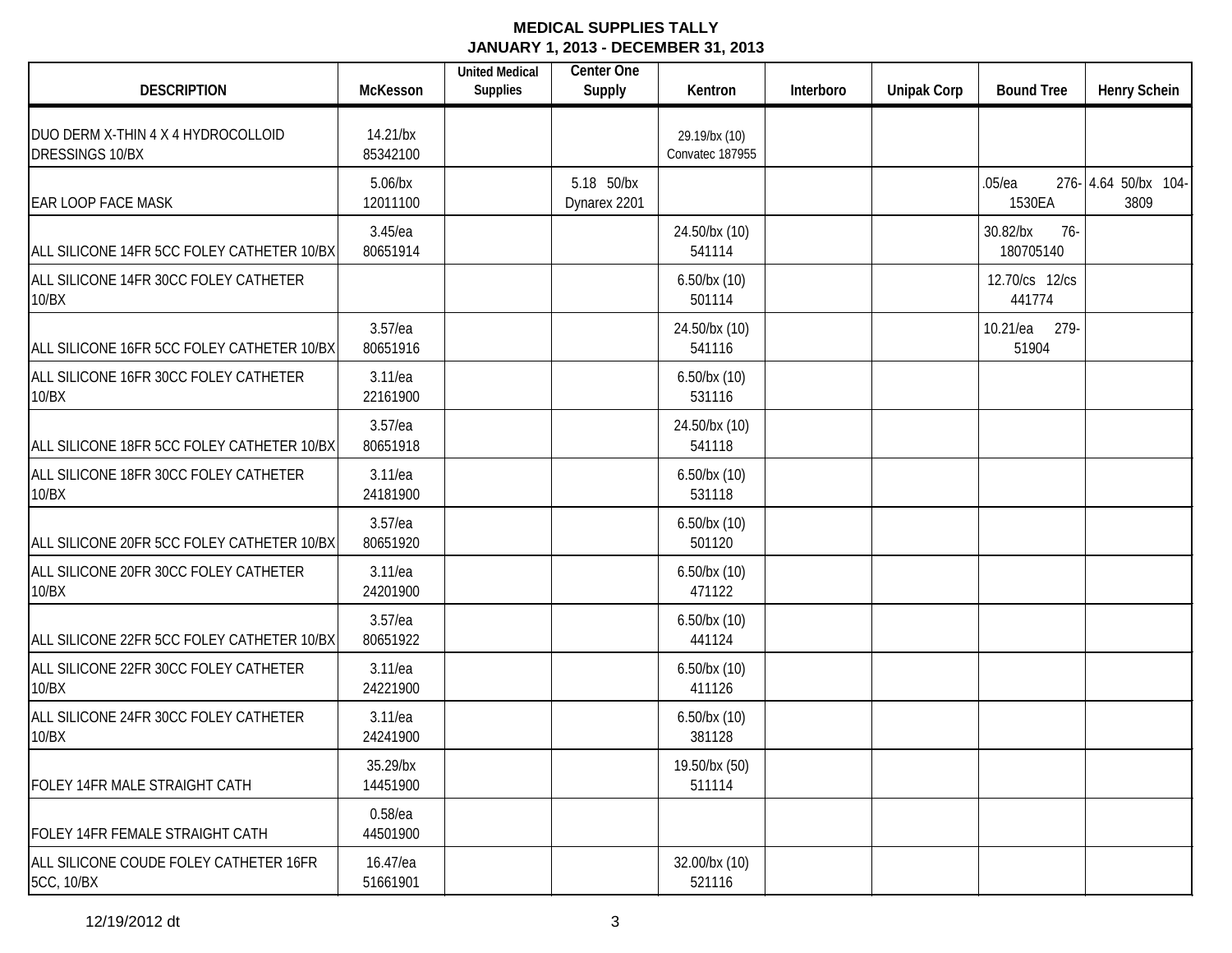| <b>DESCRIPTION</b>                                            | McKesson               | <b>United Medical</b><br><b>Supplies</b> | Center One<br>Supply | Kentron                   | Interboro | <b>Unipak Corp</b> | <b>Bound Tree</b>               | <b>Henry Schein</b>       |
|---------------------------------------------------------------|------------------------|------------------------------------------|----------------------|---------------------------|-----------|--------------------|---------------------------------|---------------------------|
| ALL SILICONE COUDE FOLEY CATHETER 18FR<br>5CC, 10/BX          | 16.31/ea<br>20571900   |                                          |                      | 32.00/bx (10)<br>521118   |           |                    | 97.83/bx 5/bx<br>171305180      |                           |
| ALL SILICONE FOLEY 20FR 5CC COUDE                             | 17.12/ea<br>23021900   |                                          |                      | 32.00/bx (10)<br>521120   |           |                    | 97.83/bx 5/bx<br>17130520       |                           |
| FOLEY CATHETER TRAY 30CC 20/CS                                | $2.36$ /ea<br>37231900 |                                          |                      |                           |           |                    |                                 |                           |
| FOLEY INSERTION TRAY, 10CC W/O FOLEY -<br>20/CS               | $1.86$ /ea<br>20101900 |                                          |                      |                           |           |                    | 2.03/ea 536-<br>DYNC1815EA      |                           |
| FOLEY HOLDER VELCRO - SAMPLE                                  | $2.32$ /ea<br>60611900 |                                          |                      |                           |           |                    |                                 |                           |
| FOLEY URINARY EXTEN/CONN TUBE                                 | $2.40$ /ea<br>98461900 |                                          |                      |                           |           |                    |                                 |                           |
| HIBICLENS LIQUID 4 OZ                                         | 4.39/ea<br>75041800    |                                          |                      |                           |           |                    | 4.50/ea 290575                  | 4.72/ea<br>107-<br>8796   |
| HYPAFIX 2" X 10 YARDS RETENTION TAPE, 24/CS                   | 4.08/bx<br>16912201    |                                          |                      |                           |           |                    |                                 | $355-$<br>9.91/ea<br>8145 |
| <b>ISOLATION GOWNS YELLOW 50/CS</b>                           | 18.00/cs<br>44051100   |                                          |                      | .37/ea 920092             |           |                    | 16.25/cs R5029                  | 16.68 50/cs<br>108-5515   |
| <b>ISOLATION GOWNS WHITE 50/CS</b>                            | 26.56/cs<br>21461100   |                                          |                      |                           |           |                    | F6051<br>$.48$ /ea              | 19.73 50/bx<br>782-9184   |
| LEG BAG MEDIUM URINARY 600 ML                                 | $0.64$ /ea<br>30881900 |                                          |                      |                           |           |                    | $.58$ /ea<br>11039              | 2.07/ea 103-<br>9963      |
| N/S 2 X 2, 8 PLY GAUZE SPONGES 200/BG                         | $0.72$ /pk<br>22082000 |                                          |                      | 23.00/cs (5000)<br>228111 |           |                    | $0.77$ /bg<br>$276 -$<br>8505BG | 1.20 200/pk<br>104-8197   |
| 2" STERILE KLING                                              | $2.06$ /pk<br>52412000 |                                          |                      | 18.00/cs (96)<br>441002   |           |                    | 2.20/bg 12/bg<br>279-3112BG     | 2.43 12/bx 104-<br>2739   |
| <b>3" STERILE KLING</b>                                       | $2.47$ /dz<br>53412000 |                                          |                      | 20.00/cs (96)<br>441003   |           |                    | .22/ea 279-<br>3113EA           | 2.46 12/bx 104-<br>9724   |
| 4" STERILE KLING                                              | $2.74$ /dz<br>54412000 |                                          |                      | 22.00/cs (96)<br>441004   |           |                    | 3.04/bg 12/bg<br>533-MS-GZCS4BG | 3.78 12/bx 104-<br>6708   |
| STERILE 4" KERLEX KLING - COVIDEN # 6715 or<br>equal - SAMPLE | 59.22/cs<br>32642020   |                                          |                      | 69.00/cs (100)<br>444666  |           |                    | 1.35/ea 150031                  | 1.41/ea<br>890-<br>4524   |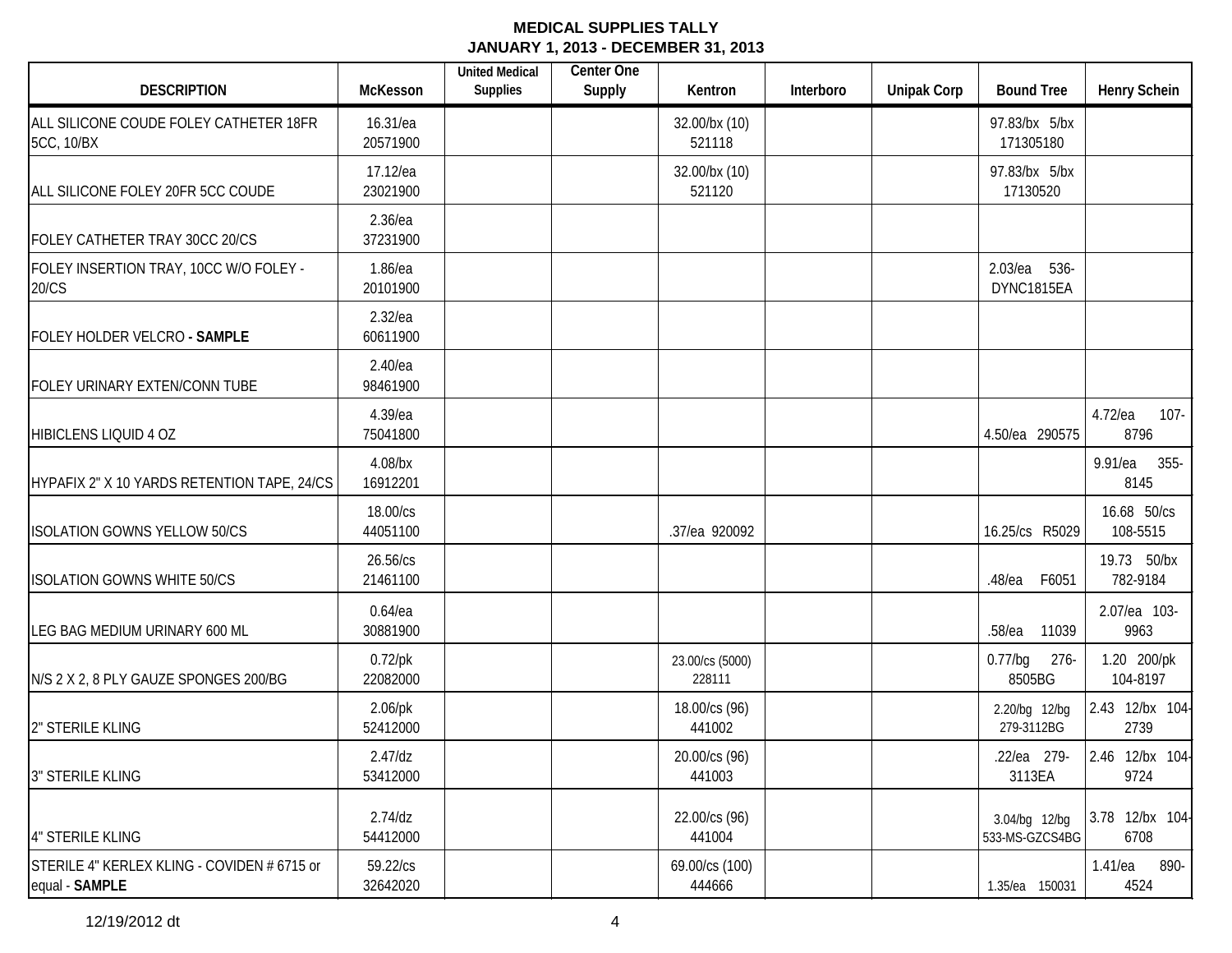| <b>DESCRIPTION</b>                                      | <b>McKesson</b>        | <b>United Medical</b><br><b>Supplies</b> | <b>Center One</b><br>Supply | Kentron                 | Interboro | <b>Unipak Corp</b> | <b>Bound Tree</b>        | <b>Henry Schein</b>                    |
|---------------------------------------------------------|------------------------|------------------------------------------|-----------------------------|-------------------------|-----------|--------------------|--------------------------|----------------------------------------|
| 3"X3" STERILE NONADH ADAPT                              | $5.28$ /bx<br>34142000 |                                          |                             |                         |           |                    | 31.26/bx 50/bx<br>082012 |                                        |
| 3"X8" STERILE NONADH ADAPT                              | $7.18$ /bx<br>42902000 |                                          |                             |                         |           |                    | 082015                   | 35.69/bx 24/bx 9.58 50/bx 890-<br>7793 |
| LATEX FREE TOURNQUET - SAMPLE                           | 24.36/bx<br>16632500   |                                          |                             | 9.49/bx (100)<br>901100 |           |                    | $.08$ /ea<br>6743        |                                        |
| <b>STERILE SURGICAL LUBRICANT</b>                       | $6.72$ /bx<br>19421406 |                                          |                             |                         |           |                    | 1.55/ea<br>0220555       | 15.38 12/bx<br>116-6083                |
| MEDIHONEY WOUND & BURN DRESSING #31045<br>or equal      | 120.68/bx<br>31042100  |                                          |                             |                         |           |                    |                          | 610.18 50/cs<br>111-7461               |
| MEDIHONEY GEL #31805 or equal                           | 59.51/bx<br>31852100   |                                          |                             |                         |           |                    |                          | 230.19 40/cs<br>251-0030               |
| MEPILEX BORDER SACRUM 7.2x7.2 # 282000 or<br>equal      | 47.04/bx<br>28202100   |                                          |                             |                         |           |                    |                          | 132.11 50/cs<br>118-3252               |
| MEPILEX BORDER SACRUM 9x9 # 282400 or<br>equal          | 73.87/bx<br>28242100   |                                          |                             |                         |           |                    |                          | 467.36 5x5 25/cs<br>115-7345           |
| 5X8 MEPILEX HEEL FOAM DRESSING # 288100 or<br>equal     | 54.88/bx<br>28812100   |                                          |                             |                         |           |                    |                          | 347.22 5x5/cs<br>110-9703              |
| 2" MEFIX SELF-ADHESIVE FABRIC TAPE # 310599<br>or equal | $4.57$ /bx<br>31502200 |                                          |                             |                         |           |                    |                          | 5.35/ea<br>555-<br>0094                |
| 4" MEFIX SELF-ADHESIVE FABRIC TAPE # 311099<br>or equal | $4.40$ /bx<br>16932201 |                                          |                             |                         |           |                    |                          | 9.91/ea<br>555-<br>0092                |
| 4"X4" MEPILEX FOAM DRESSING # 294199 or<br>equal        | 24.91/bx<br>29142100   |                                          |                             |                         |           |                    |                          | 26.60 5/bx 555-<br>0069                |
| 6"X6" MEPILEX BORDER FOAM DRESSING #<br>295400 or equal | 40.20/bx<br>95492100   |                                          |                             |                         |           |                    |                          | 42.95 5/bx 555-<br>7059                |
| 4"X4" MEPILEX BORDER FOAM DRESSING #<br>295300 or equal | 21.68/bx<br>95392100   |                                          |                             |                         |           |                    |                          | 25.32 5/bx 273-<br>4285                |
| 3"X3" MEPILEX BORDER FOAM DRESSING #<br>295200 or equal | 15.72/bx<br>95292100   |                                          |                             |                         |           |                    |                          | 18.59 5/bx 273-<br>5863                |
| 4X4 MELISORB AG # 255100 or equal                       | 76.51/bx<br>85442100   |                                          |                             |                         |           |                    |                          | 972.22 1000/cs<br>111-9609             |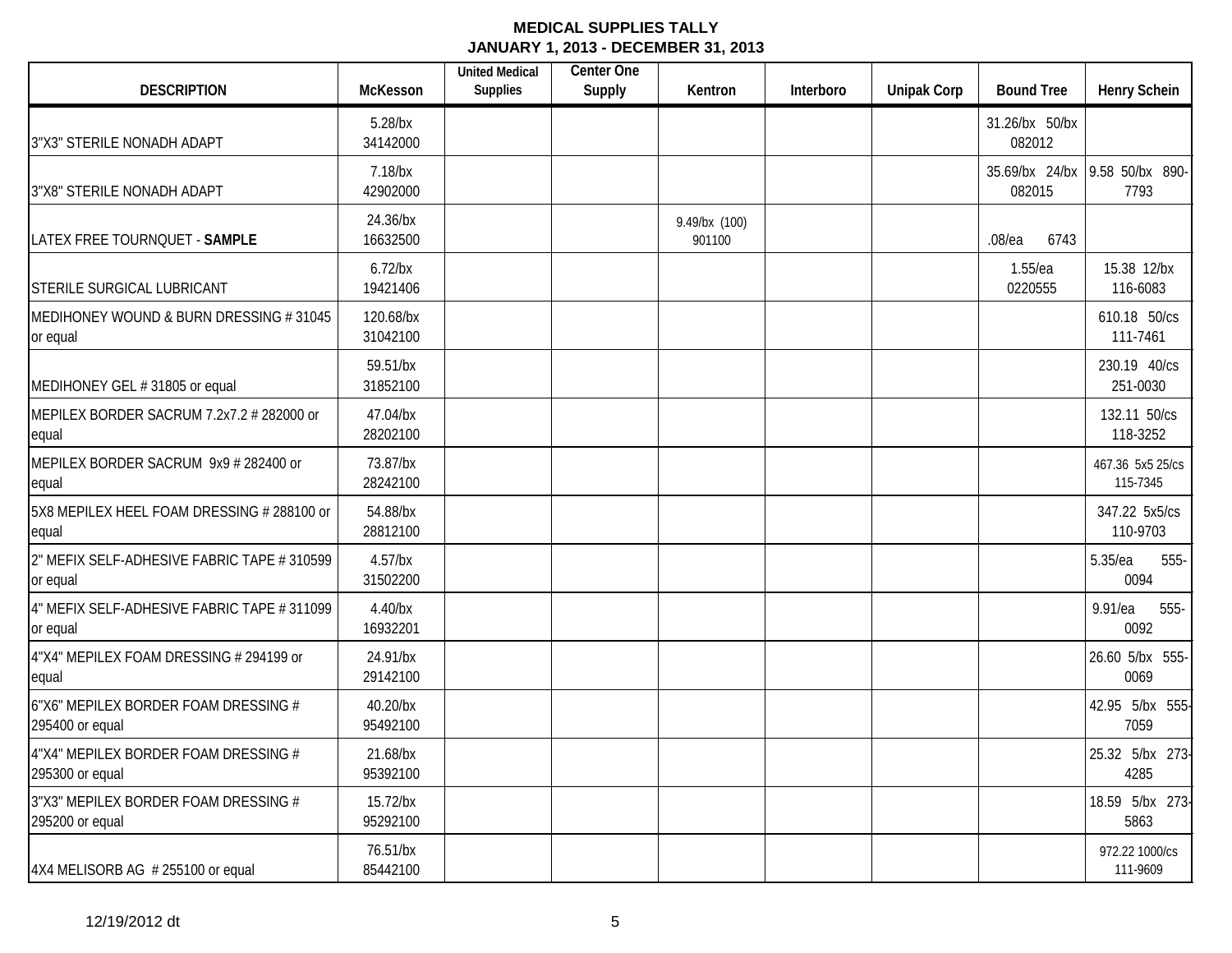| <b>DESCRIPTION</b>                                                                                                                        | McKesson                | <b>United Medical</b><br><b>Supplies</b> | Center One<br>Supply | Kentron | Interboro | <b>Unipak Corp</b> | <b>Bound Tree</b>             | <b>Henry Schein</b>           |
|-------------------------------------------------------------------------------------------------------------------------------------------|-------------------------|------------------------------------------|----------------------|---------|-----------|--------------------|-------------------------------|-------------------------------|
| 4X4 MELISORB #251100 or equal                                                                                                             | 22.51/bx<br>88042100    |                                          |                      |         |           |                    |                               | 176.15 10x5/cs<br>899-5893    |
| <b>4X4 MEPILEX BORDER AG ABORBENT</b><br>ANTIMICROBIAL BORDER FOAM DRESSING #<br>395390 or equal<br><b>6X6 MEPILEX BORDER AG ABORBENT</b> | 71.37/bx<br>39532100    |                                          |                      |         |           |                    |                               | 855.56 50/cs<br>555-0200      |
| ANTIMICROBIAL BORDER FOAM DRESSING #<br>395490 or equal                                                                                   | 152.23/bx<br>39542100   |                                          |                      |         |           |                    |                               |                               |
| 7.2X7.2 MEPILEX BORDER SACRUM AG<br>ABORBENT ANTIMICROBIAL BORDER FOAM<br>DRESSING #382090 or equal                                       | 233.37/bx<br>38202100   |                                          |                      |         |           |                    |                               |                               |
| 9.2X9.2 MEPILEX BORDER SACRUM AG<br>ABORBENT ANTIMICROBIAL BORDER FOAM<br>DRESSING #382490 or equal                                       | 73.87/bx<br>28242100    |                                          |                      |         |           |                    |                               |                               |
| MEPITEL ONE WOUND CONTACT SHEET 4 X 7 #<br>289500 or equal                                                                                | 125.45/bx<br>28952100   |                                          |                      |         |           |                    |                               | 142.88 10/bx<br>555-0096      |
| MEPITEL ONE WOUND SHEET 6.8 x 10 # 289700 or<br>equal                                                                                     | 139.94/bx<br>28972100   |                                          |                      |         |           |                    |                               |                               |
| NORMAL SALINE .9% 15 ML                                                                                                                   | 7.99/bx<br>11603900     |                                          |                      |         |           |                    | 44.20/cs 144/cs<br>04-5262    | 49.14 144/cs<br>116-7640      |
| NORMAL 0.9% SALINE 100ML 48/CS                                                                                                            | 23.49/cs<br>62041900    |                                          |                      |         |           |                    | 1.26/ea 355410                | 28.37 48/cs<br>393-2662       |
| NORMAL 0.9% SALINE 500ML 16/CS                                                                                                            | 21.60/cs<br>76281900    |                                          |                      |         |           |                    | .81/ea<br>601323              | $1.83$ /ea<br>$507 -$<br>5201 |
| NUGAUZE PLAIN .25 X 5 YDS STERILE                                                                                                         | 1.70/ea<br>59122000     |                                          |                      |         |           |                    |                               | 3.10/bt<br>890-<br>9657       |
| NUGAUZE PLAIN .50 X 5 YDS STERILE                                                                                                         | 1.76/ea<br>59222000     |                                          |                      |         |           |                    |                               | 3.00/bt<br>890-<br>8939       |
| NUGUAZE IODOFORM 5% .25 X 5 YDS                                                                                                           | $1.77$ /ea<br>59142100  |                                          |                      |         |           |                    |                               | 3.30/bt<br>890-<br>3381       |
| NUGUAZE IODOFORM 5% .50 X 5 YDS                                                                                                           | $2.14$ /ea<br>59242100  |                                          |                      |         |           |                    |                               | 3.44/bt<br>890-<br>9612       |
| <b>OSTOMY POUCH CLIPS</b>                                                                                                                 | $16.63$ /bx<br>17564960 |                                          |                      |         |           |                    | 3.70/bx 10/bx<br>MEDSQU175652 |                               |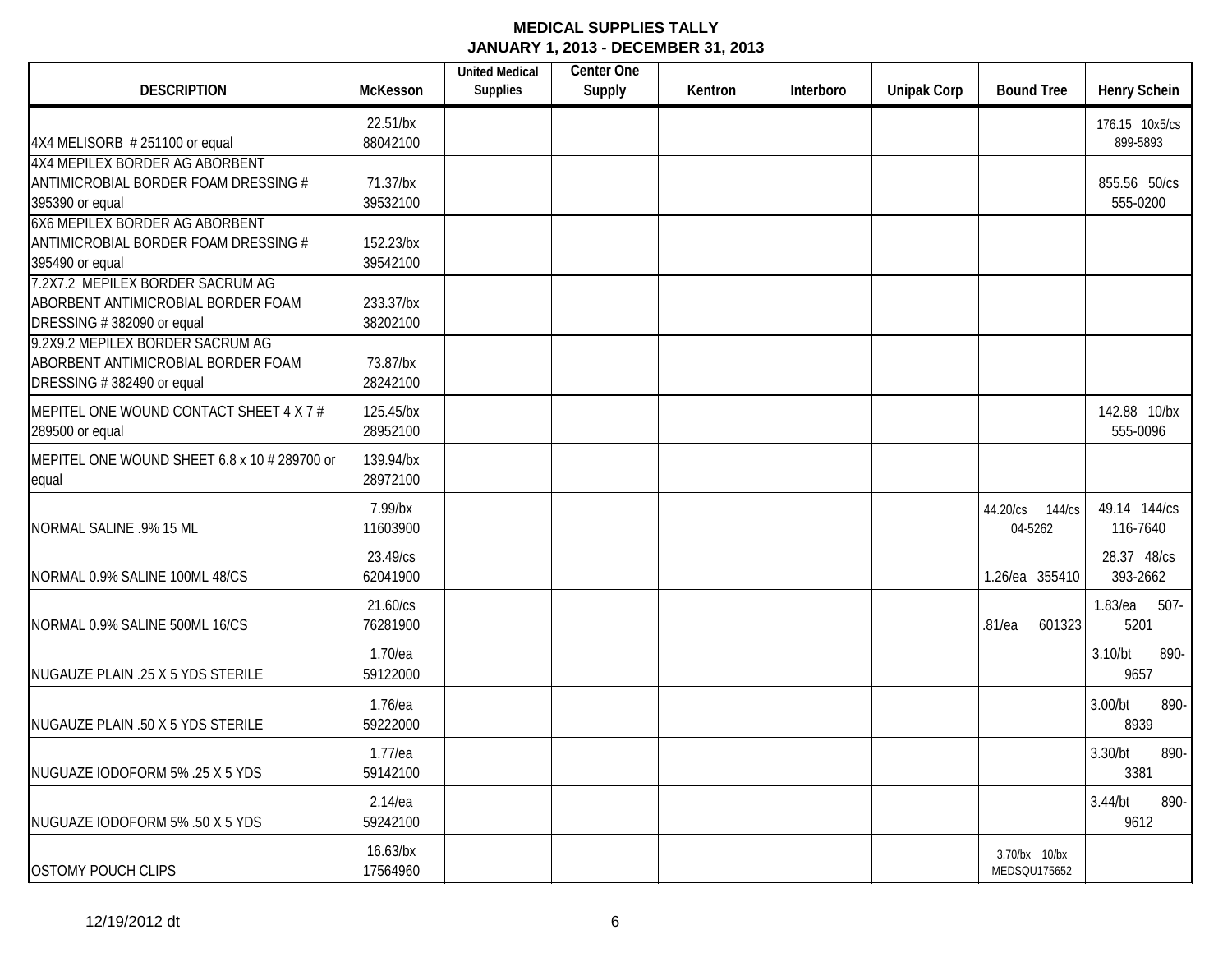| <b>DESCRIPTION</b>                                                 | <b>McKesson</b>        | <b>United Medical</b><br><b>Supplies</b> | Center One<br>Supply | Kentron                            | Interboro                        | <b>Unipak Corp</b>      | <b>Bound Tree</b>               | <b>Henry Schein</b>      |
|--------------------------------------------------------------------|------------------------|------------------------------------------|----------------------|------------------------------------|----------------------------------|-------------------------|---------------------------------|--------------------------|
| P/F LARGE VINYL GLOVES - 100/BX 10 BX/CS                           | 25.67/cs<br>11151310   | 29.00<br><b>RMV2530</b>                  |                      |                                    | 27.80 1000 Med<br>Pride-Lrg-VPFG | 24.90<br><b>HYGRADE</b> | $4.00$ /bx<br>11482             | 3.52 100/bx<br>102-7319  |
| P/F MEDIUM VINYL GLOVES - 100/BX 10 BX/CS                          | 25.67/cs<br>11131310   | 29.00<br><b>RMV2520</b>                  |                      |                                    | 27.80 1000 Med<br>Pride-Med-VPFG | 24.90<br><b>HYGRADE</b> | 4.00/bx<br>11481                | 3.52 100/bx<br>102-5338  |
| P/F SMALL VINYL GLOVES - 100/BX 10 BX/CS                           | 25.67/cs<br>11111310   | 29.00<br><b>RMV2510</b>                  |                      |                                    | 27.80 1000 Med<br>Pride-Med-VPFG | 24.90<br><b>HYGRADE</b> | 4.00/bx<br>11480                | 3.52 100/bx<br>102-6721  |
| PEROXIDE 4 OZ                                                      | $0.52$ /ea<br>42012700 |                                          |                      |                                    |                                  |                         | 0.85/ea 713304                  | .90/ea<br>831-<br>0820   |
| PICC LINE DRESSING CHANGE TRAY                                     | 4.24/ea<br>28352800    |                                          |                      |                                    |                                  |                         |                                 |                          |
| PISTON IRRIGATION TRAYS 20/CS                                      | .89/ea<br>41001900     |                                          |                      |                                    |                                  |                         | 35.60/cs<br>MEDDYND20302        | 1.08/ea<br>208-<br>9904  |
| PREP PADS POVIDINE IODINE PADS                                     | 4.08/bx<br>32012300    |                                          |                      |                                    |                                  |                         | 3.63/bx 100/bx<br>609153        | 4.68 100/bx<br>100-8564  |
| PROFESSIONAL TOWEL, 2 PLY TISSUE/POLY, 13"<br>X 18", WHITE, 500/CS | 14.99/cs<br>18861200   |                                          |                      |                                    |                                  |                         | $0.04$ /ea<br>44200357          | 19.27 500/cs<br>100-3161 |
| SAFETY LOK 10 ML 21G 1 1/2                                         | 23.24/bx<br>30102800   |                                          |                      |                                    |                                  |                         |                                 | 23.83 50/bx<br>860-0669  |
| SANI-CLOTH PLUS WIPES, LARGE, 6" X 6 3/4",<br>160/CAN, 12 CANS/CS  | 5.49/pk<br>89071100    |                                          | 8.20/tub<br>Q89072   | 85.00/cs (12)<br>PDI 89072         |                                  |                         | 5.65/tub 297272                 | 4.90 160/pk<br>267-0721  |
| SANI-HANDS ALC HAND WIPES                                          | 4.90/cn<br>47201100    |                                          | 7.15/tub P13472      |                                    |                                  |                         | 4.76/tub 135/tub<br>Q20372      | 4.90 1.35/cn<br>610-8876 |
| SHARPS CONTAINER 2.2 QUART                                         | $2.43$ /ea<br>15222800 |                                          |                      |                                    |                                  |                         | 2.50/ea 58676038 2.46/ea<br>4QT | 666-<br>0675             |
| NO STING SKIN PREP BARRIER WIPES 50/BX - 20<br><b>BX/CS</b>        | $5.87$ /bx<br>65604900 |                                          |                      |                                    |                                  |                         | 11.60/bx 1125-<br>00513         | 9.06 50/bx 114-<br>8248  |
| SPECIMEN CONTAINER 4 OZ W/SCREW ON LID,<br>STERILE 100/CS          | 13.21/cs<br>49241200   |                                          |                      | 20.00/cs (100)<br>350444           |                                  |                         | 18.66/cs<br>DYND30330           | 8.36 100/cs<br>900-7431  |
| <b>STAPLE REMOVER</b>                                              | $3.82$ /ea<br>11002500 |                                          |                      | 55.00/cs Trinity<br><b>Sterile</b> |                                  |                         | 117.30/cs<br>30/CS SR-1         | 900-<br>.65/ea<br>7011   |
| STERI STRIP 1/4" X 3" SKIN CLOSURES, 50-<br>3'S/BX, 4 BX/CS        | 24.54/bx<br>51412000   |                                          |                      | 120.00/cs<br>3MR1541               |                                  |                         | 27.31/bx<br>$276 -$<br>5151BX   | 24.15 150/bx<br>900-4315 |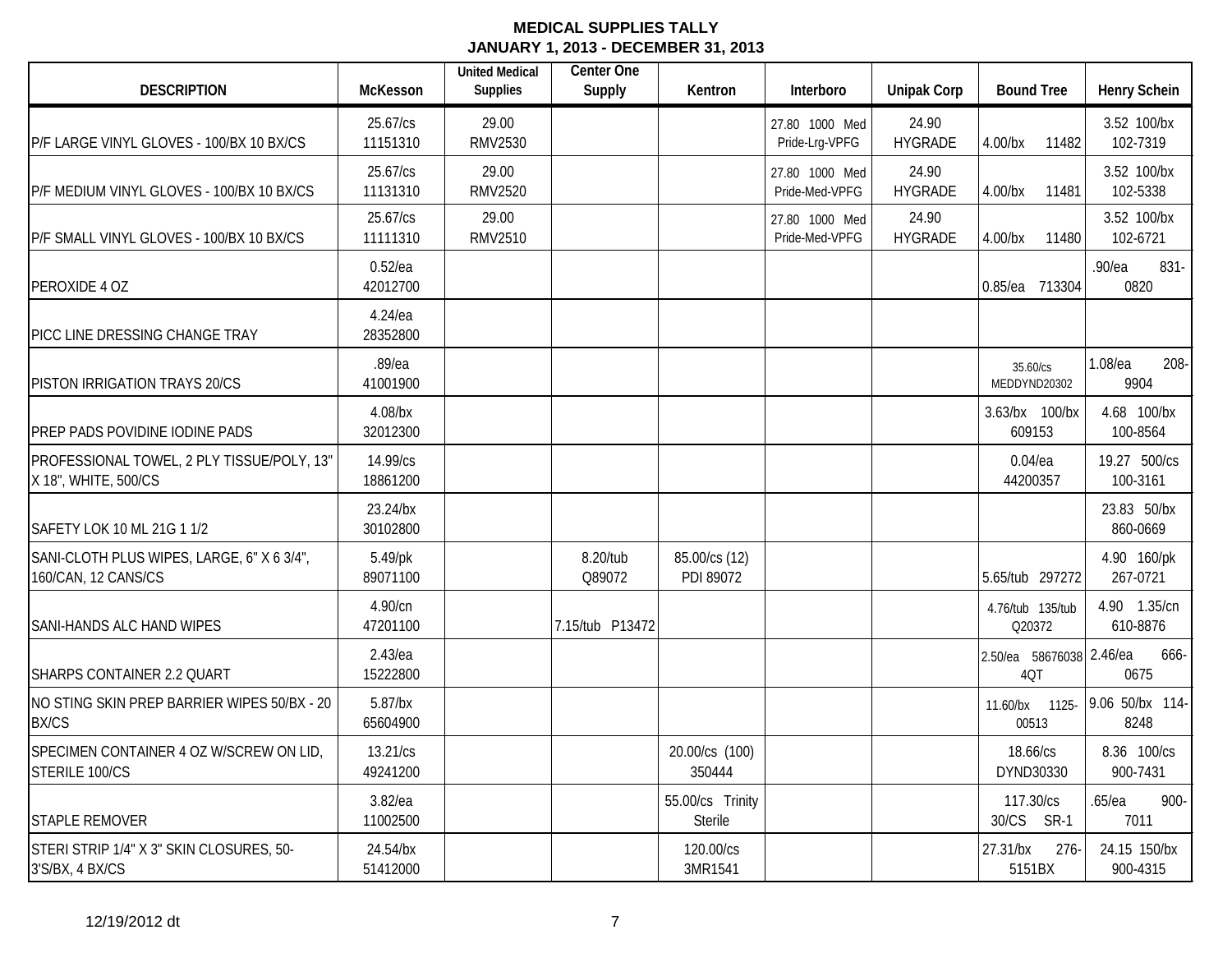| <b>DESCRIPTION</b>                                                                          | McKesson               | <b>United Medical</b><br><b>Supplies</b> | <b>Center One</b><br>Supply | Kentron                          | Interboro | <b>Unipak Corp</b> | <b>Bound Tree</b>              | <b>Henry Schein</b>      |
|---------------------------------------------------------------------------------------------|------------------------|------------------------------------------|-----------------------------|----------------------------------|-----------|--------------------|--------------------------------|--------------------------|
| STERILE COTTON TIPPED APPLICATOR 6" X 1/12"<br>- 1/PK, 100 PP/BX, 10 BX/CS                  | $2.52$ /bx<br>24101200 |                                          | 4.00 100/bx<br>Dynarex 4304 |                                  |           |                    | 2.60/bx 200/bx<br>F039602      | 5.15 100/bx<br>677-5326  |
| STERILE GAUZE SPONGES 4 X 4 8 PLY 25/BX, 24<br><b>BX/CS</b>                                 | 34.05/cs<br>40082012   |                                          | 14.00 100/bx<br>Tidi 908115 | 37.00/cs (1200)<br><b>KS4480</b> |           |                    | $.05$ /ea<br>9723              | 4.90 50/bx 101-<br>5519  |
| STERILE GLOVES LARGE                                                                        | 14.99/bx<br>72281300   |                                          |                             |                                  |           |                    | 34.25/bx 100/bx<br>108-55093BX |                          |
| STERILE GLOVES MEDIUM                                                                       | 14.99/bx<br>72261300   |                                          |                             |                                  |           |                    | 34.25/bx 100/bx<br>108-55092BX |                          |
| <b>STERILE GLOVES SMALL</b>                                                                 | 14.99/bx<br>72241300   |                                          |                             |                                  |           |                    | 34.25/bx 100/bx<br>108-55091BX |                          |
| STERILE SPONGES 2 X 2, 8 PLY, 50-2'S/TRAY, 30<br><b>TRAYS/CS</b>                            | 40.95/cs<br>20082030   |                                          | 3.27 50/tray<br>NON21420    | 37.00/cs (3000)<br>KS2280        |           |                    | 1.50/tray J2540                | 1.57 100/pk<br>101-4947  |
| STERILE WATER 100ml                                                                         | $.55$ /ea<br>62051901  |                                          |                             |                                  |           |                    | $0.88$ /ea<br>MEDRDI30295      | 29.09 48/cs 365-<br>3214 |
| STOMAHESIVE PASTE 2 OZ                                                                      | 8.38/ea<br>39104900    |                                          |                             | 9.25/ea Convatec<br>183910       |           |                    |                                | 9.46/ea<br>196-<br>3488  |
| STOMAHESIVE POWDER                                                                          | $6.60$ /ea<br>55114900 |                                          |                             |                                  |           |                    |                                | 773-<br>7.46/ea<br>1021  |
| SUPER FLUFF 6 X 6.75 STERILE                                                                | $7.02$ /bx<br>42652000 |                                          |                             |                                  |           |                    |                                | 2.90 10/tray<br>600-8635 |
| ONE PIECE OSTOMY TRANSPARENT CUT TO FIT<br>3/8" TO 3"                                       |                        |                                          |                             |                                  |           |                    |                                |                          |
| SUR FIT NATURA CONVEX INSERTS 1-1/4", 5/BX                                                  | 8.84/bx<br>40424900    |                                          |                             | 8.19/bx Convatec<br>404011       |           |                    |                                |                          |
| SUR FIT NATURA STOMAHESIVE FLEXIBLE CUT<br>TO FIT SKIN BARRIER 1.75" WAFER - WHITE<br>10/BX | 45.16/bx<br>52644900   |                                          |                             |                                  |           |                    |                                |                          |
| SUR-FIT 1.75" DRAINABLE POUCH 12" OPAQUE,<br>10/BX                                          | 24.24/bx<br>19344900   |                                          |                             | 39.00/bx Convatec<br>401544      |           |                    |                                |                          |
| SUR FIT NATURA UROSTOMY POUCH W/1.75"<br>FLANGE, 10/BX                                      | 31.07/bx<br>15354900   |                                          |                             | 32.95/bx Convatec<br>401555      |           |                    |                                |                          |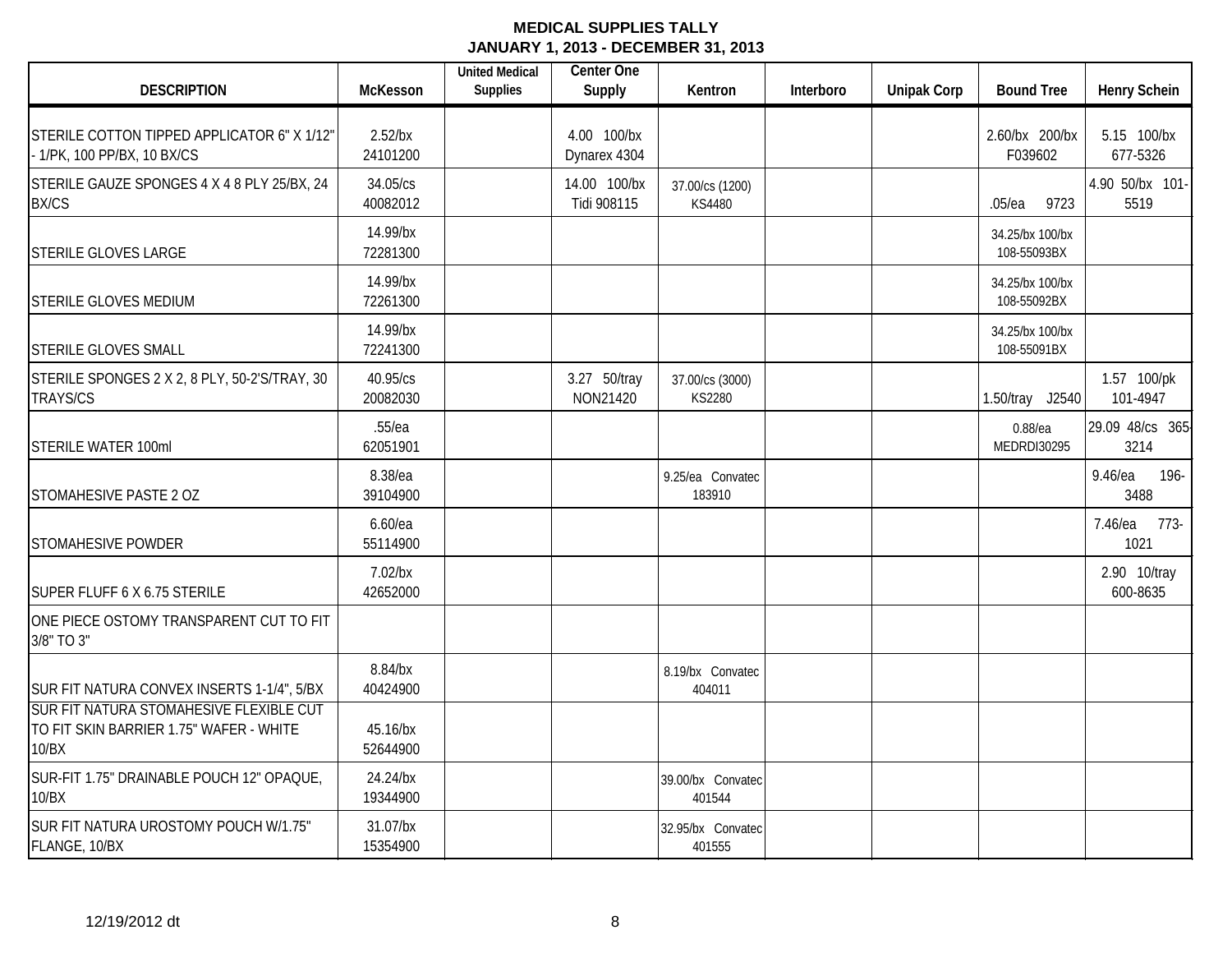| <b>DESCRIPTION</b>                                                                     | McKesson               | <b>United Medical</b><br><b>Supplies</b> | Center One<br>Supply       | Kentron                     | Interboro | <b>Unipak Corp</b> | <b>Bound Tree</b>            | <b>Henry Schein</b>           |
|----------------------------------------------------------------------------------------|------------------------|------------------------------------------|----------------------------|-----------------------------|-----------|--------------------|------------------------------|-------------------------------|
| SUR FIT NATURA STOMAHESIVE FLEXIBLE CUT<br>TO FIT SKIN BARRIER 2.25" WAFER - TAN 10/BX | 45.16/bx<br>52654900   |                                          |                            |                             |           |                    |                              |                               |
| NATURA 2.25" - 10" OPAQUE POUCH                                                        | 59.63/bx<br>12894900   |                                          |                            |                             |           |                    |                              |                               |
| <b>UROSTOMY 2.25 POUCH</b>                                                             | 24.52/bx<br>93504900   |                                          |                            |                             |           |                    |                              |                               |
| SUR FIT NATURA STOMAHESIVE FLEXIBLE CUT<br>TO FIT SKIN BARRIER 2.75" WAFER             | 45.16/bx<br>52664900   |                                          |                            |                             |           |                    |                              |                               |
| 12" SUR FIT STANDARD POUCH 2.75" FLANGE,<br>10/BX                                      | 24.24/bx<br>93604900   |                                          |                            |                             |           |                    |                              |                               |
| <b>SUTURE REMOVER KIT</b>                                                              | $.54$ /ea<br>54252500  |                                          |                            | 29.75/cs (50)<br>332000     |           |                    | $0.48$ /ea<br>279-<br>4521EA | $1.25$ /ea<br>$112 -$<br>5822 |
| SYRINGE 2 OZ CATHETER TIP                                                              | 8.46/bx<br>60202800    |                                          |                            |                             |           |                    | .50/ea 80-3SS-<br>60CEA      | 37.25 40/bx<br>987-6461       |
| SYRINGE LUER LOCK 10 ML                                                                | 8.93/bx<br>10282800    |                                          |                            |                             |           |                    | .09/ea 1633-<br>10010        | 10.95 100/bx<br>100-6667      |
| SYRINGE LUER LOCK 20 ML                                                                | 11.79/bx<br>10192800   |                                          |                            |                             |           |                    | .21/ea 1633-<br>20720        | 13.20 50/bx<br>315-3268       |
| SYRINGE LUER LOCK 30 ML                                                                | $7.17$ /bx<br>10392800 |                                          |                            |                             |           |                    | .32/ea 1633-<br>30430        | 9.14 25/bx<br>100-8334        |
| SYRINGE SAFETY LOK 3 ML 25G 5/8                                                        | 18.99/bx<br>55822800   |                                          |                            |                             |           |                    |                              | 21.25 100/bx<br>315-5940      |
| TAPE TRANSPORE 1"                                                                      | $6.30$ /bx<br>81102200 |                                          | 1.49/ea 3M#88-<br>15271    | 5.95/bx (12)<br>705311      |           |                    | 14.10/bx 12/bx<br>151527     | 15.16 12/bx<br>777-7305       |
| <b>TAPE TRANSPORE 2"</b>                                                               | $6.23$ /bx<br>82102200 |                                          | 2.65/ea 3M#88-<br>15272    | 5.95/bx(6)<br>705312        |           |                    | 14.10/bx 6/bx<br>1515272     | 15.35 6/bx 777-<br>9422       |
| TAPE MICROPORE PAPER 1"                                                                | $4.25$ /bx<br>10102200 |                                          | 11.05 12/bx<br>3M#88-15351 | $3.60$ /bx $(12)$<br>705311 |           |                    | 7.43/bx 12/bx<br>0815351     | 9.19 12/bx 777-<br>8348       |
| TAPE, MICROPORE 2" X 10 YD PAPER, 6/BX, 10<br><b>BX/CS</b>                             | $4.28$ /bx<br>20102200 |                                          | 12.43 6/bx<br>3M#88-15352  | 3.60/bx(6)<br>705312        |           |                    | 7.43/bx 6/bx<br>0815302      | 9.19 6/bx 777-<br>7936        |
| TB SYRINGE 1ML 27 G X 1/2                                                              | 7.68/bx<br>27212800    |                                          |                            |                             |           |                    | .60/ea 5810-<br>553E         | 12.99 100/bx<br>694-2570      |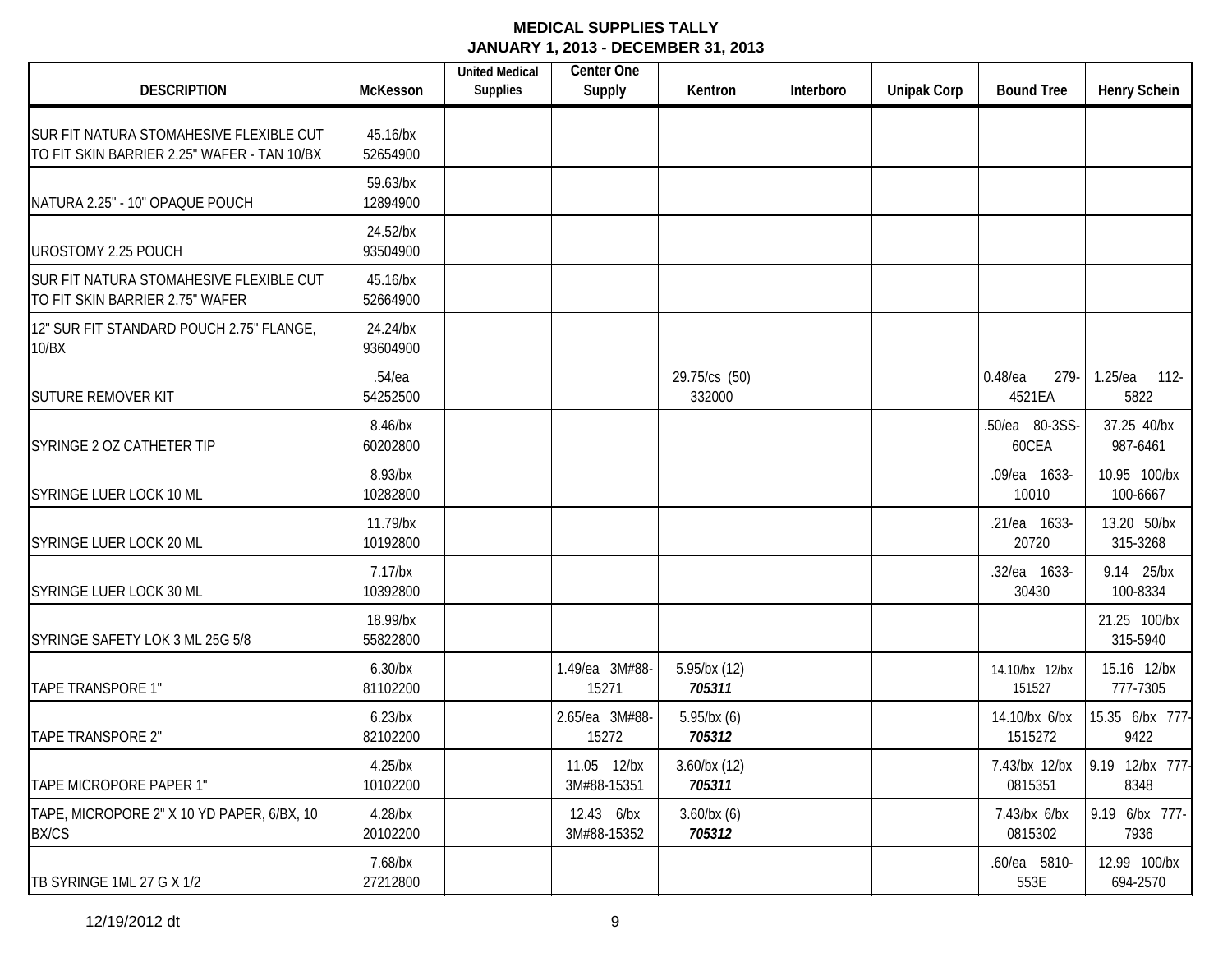| <b>DESCRIPTION</b>                                                                                       | McKesson               | <b>United Medical</b><br><b>Supplies</b> | <b>Center One</b><br>Supply | Kentron                         | Interboro | <b>Unipak Corp</b> | <b>Bound Tree</b>         | <b>Henry Schein</b>        |
|----------------------------------------------------------------------------------------------------------|------------------------|------------------------------------------|-----------------------------|---------------------------------|-----------|--------------------|---------------------------|----------------------------|
| TEGADERM 2 3/8 X 2 3/4                                                                                   | 23.05/bx<br>30232100   |                                          |                             | 29.95/bx (50)<br>Tegaderm 1624W |           |                    | 30.00/bx 100/bx<br>081624 |                            |
| TEGADERM 4X4 3/4" TRANSPARENT DRESSING<br>50/BX, 4 BX/CS                                                 | 30.88/bx<br>30452100   |                                          |                             | 42.95/bx Tegaderm<br>1626W      |           |                    | 68.00/bx<br>351626        | 72.15 50/bx<br>120-3612    |
| TELFA 2" x 3" PADS 100/BX 12 BX/CS                                                                       | 8.31/bx<br>96102000    |                                          | 12.90 100/bx<br>1961        | 46.99/cs (1200)<br>772301       |           |                    | 8.60/bx 150068            | 10.73 100/bx<br>890-9132   |
| TELFA 3" X 4" PADS, 100/BX, 24 BX/CS                                                                     | 4.80/bx<br>34142000    |                                          |                             | 62.00/cs (1200)<br>773401       |           |                    | 13.88/bx<br>150069        | 20.74 100/bx<br>890-9122   |
| TONGUE DEPRESSORS                                                                                        | $3.24$ /bx<br>42021200 |                                          |                             | 39.00/cs (5000)<br>450675       |           |                    | 4.97/bx 500/bx<br>412075  | 4.33 500/bx<br>100-2416    |
| TUBE/CATHETER CLAMP                                                                                      | $.71$ /ea<br>91102800  |                                          |                             |                                 |           |                    |                           |                            |
| TUBIFAST SMALL LIMB - #2434 or equal                                                                     | $9.24$ /bx<br>24342100 |                                          |                             |                                 |           |                    |                           |                            |
| TUBIFAST SMALL - MEDIUM LIMB - # 2436 or equal                                                           | 10.01/bx<br>24362100   |                                          |                             |                                 |           |                    |                           |                            |
| TUBIFAST LARGE LIMB - # 2438 or equal                                                                    | 12.74/bx<br>24382100   |                                          |                             |                                 |           |                    |                           |                            |
| TUBIFAST X-LARGE LIMBS, HEADS, CHILDRENS<br>TRUNK - #2440 or equal                                       | 17.54/bx<br>25402100   |                                          |                             |                                 |           |                    |                           |                            |
| TUBIFAST LARGE ADULT TRUNKS - #2444 or<br>equal                                                          | 37.76/bx<br>24242000   |                                          |                             |                                 |           |                    |                           |                            |
| URETHRAL CATH TRAY W/14FR                                                                                | 38.48/cs<br>73021920   |                                          |                             |                                 |           |                    |                           | 4.13/ea<br>119-<br>2014    |
| URINARY DRAIN BAG, 2000ML, 20/CS                                                                         | 1.28/ea<br>28821900    |                                          |                             | 27.95/cs (20)<br>443400         |           |                    | 3.26/ea 76-<br>390000EA   | $6.53$ /ea<br>890-<br>2582 |
| VACUTAINER BLOOD COLLECTION SET SAFETY-<br>LOK WINGED W/LUERS 21 GA X 3/4", 12" 50/BX, 4<br><b>BX/CS</b> | 56.18/bx<br>72812800   |                                          |                             |                                 |           |                    |                           | 56.18 50/bx<br>987-8393    |
| VACUTAINER BLOOD COLLECTION SET SAFETY-<br>LOK WINGED W/LUERS 23 GA X 3/4", 12" 50/BX, 4<br><b>BX/CS</b> | 52.87/bx<br>36722800   |                                          |                             |                                 |           |                    | 317.00/cs 20/cs<br>367342 | 56.18 50/bx<br>987-1301    |